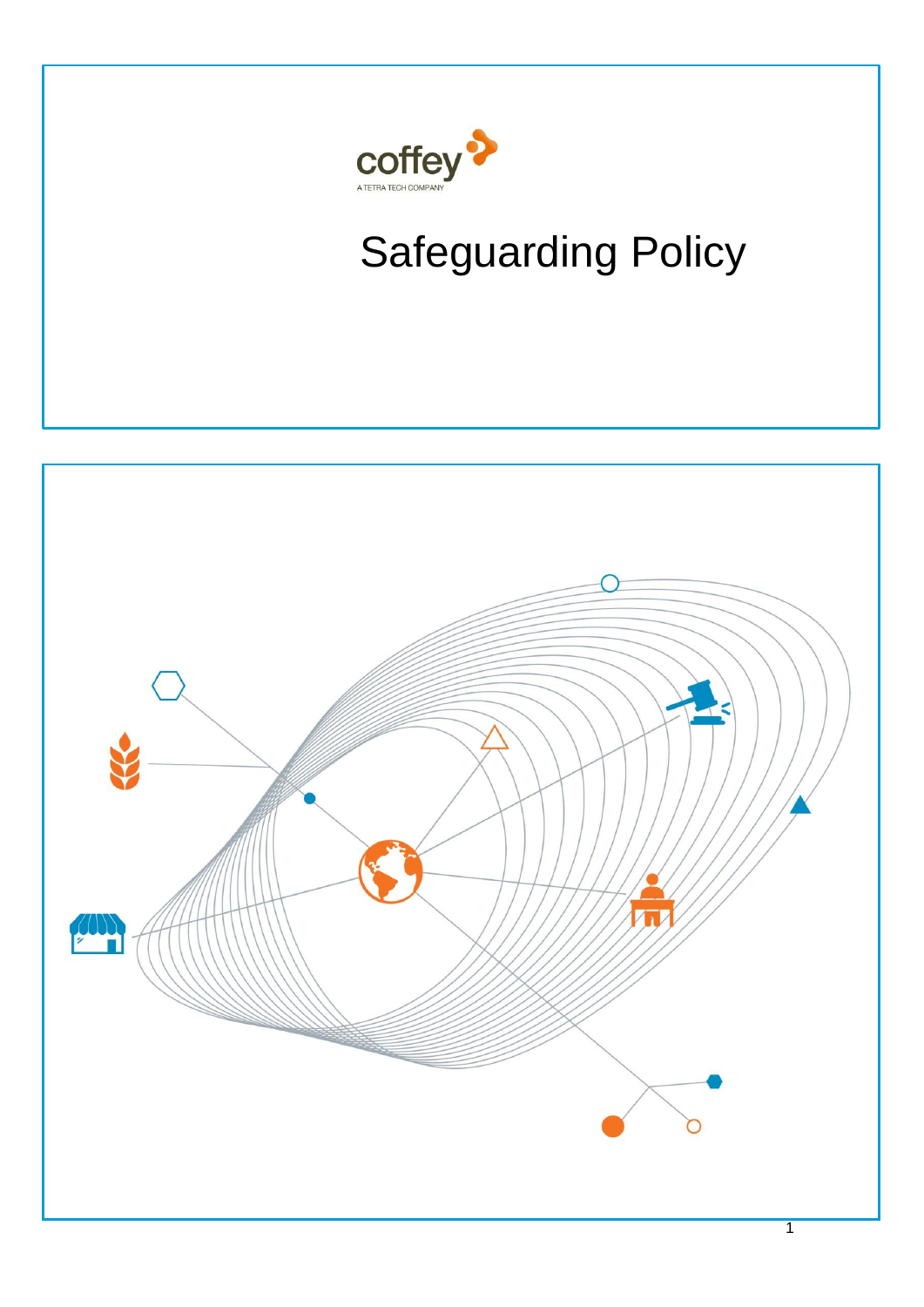# **DOCUMENT CONTROL SHEET**

| <b>Document Title</b> | <b>Safeguarding Policy</b>                                   |
|-----------------------|--------------------------------------------------------------|
| <b>Version</b>        | V1                                                           |
| <b>Status</b>         | Complete                                                     |
| <b>Authors</b>        | Jim Carnegie, George Connor, Anna Misterska, Carol Softleigh |
| <b>Date</b>           | 27th February 2018                                           |

| <b>DOCUMENT HISTORY</b> |             |                   |                        |  |  |
|-------------------------|-------------|-------------------|------------------------|--|--|
| <b>Version</b>          | <b>Date</b> | <b>Author</b>     | <b>Amendments Made</b> |  |  |
| <b>Draft</b>            | Feb 2018    |                   |                        |  |  |
|                         |             | JC, GC,<br>AM, CS |                        |  |  |
|                         |             |                   |                        |  |  |
|                         |             |                   |                        |  |  |
|                         |             |                   |                        |  |  |
|                         |             |                   |                        |  |  |
|                         |             |                   |                        |  |  |

| <b>Name</b>         | <b>Position Title</b>                        | <b>Signature</b> |
|---------------------|----------------------------------------------|------------------|
| <b>Ben Ward</b>     | <b>Managing Director</b>                     |                  |
| <b>Keith Onslow</b> | <b>Chief Operating Officer</b>               |                  |
| <b>Jim Carnegie</b> | <b>Head of Risk and</b><br><b>Compliance</b> |                  |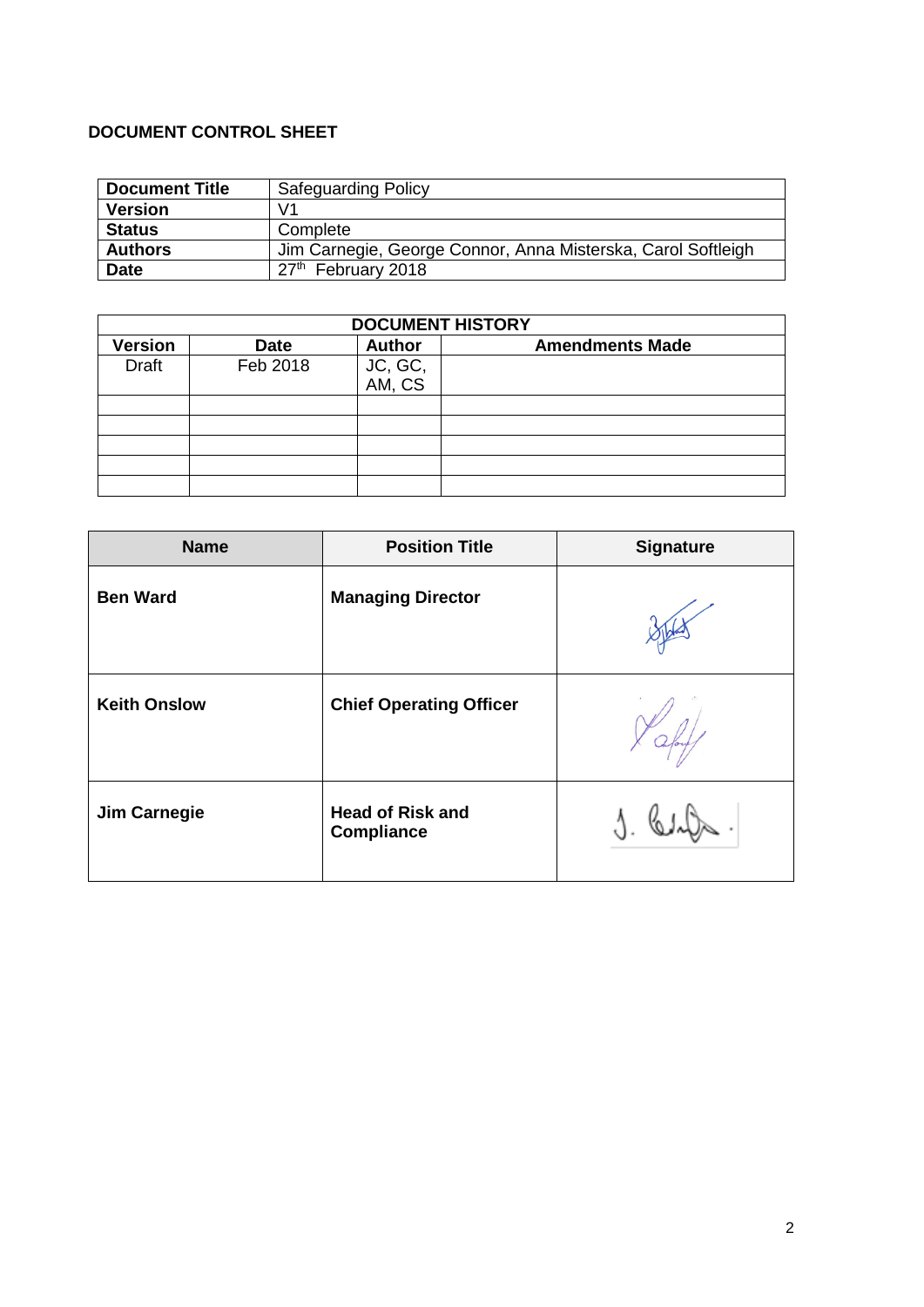# 1. Scope

This policy applies to all employees in the UK and internationally, subcontractors, external consultants, and anyone working on behalf of Coffey International Development Limited.

# 2. Purpose

Coffey International Development Limited is committed to providing a safe and trusted environment which safeguards anyone who our organisation has contact with, including beneficiaries, staff, subcontractors and consultants. Our organisational culture is one that prioritises safeguarding, and ensures anyone who is a victim of an incident or reports an incident are safe and supported. This assurance is reflected in other organisational polices, including Code of Conduct, Whistleblowing policy, Modern Slavery Act Statement, Equal Opportunities, Recruitment, Health and Safety and Gender polices. The goal of this policy is that all staff have absolute clarity on Coffey's zero-tolerance approach to abuse and exploitation, and that they understand how incidents and allegations will be handled should they arise, including reporting to the relevant authorities and clients. Annex 1 details a non-exhaustive list of unacceptable behaviours.

# 3. References

Coffey has numerous policies, procedures and measures in place to protect people. The safeguarding policy should be read in conjunction with other policies including:

- Whistleblowing Policy
- Tetra Tech Code of Conduct
- Modern Slavery Act Statement
- Equal Employment Opportunities, Anti-Discrimination and Harassment Free Workplace Policy
- **Gender Policy**
- Recruitment Policy
- Health and Safety Policy
- Conflict of Interest, Bribery and Corruption Policy

# 4. Definitions

l

**Child** – Anyone under the age of 18

**Vulnerable adults** - Someone who is or may be for any reason unable to take care of him or herself, or unable to protect him or herself against significant harm or exploitation.

**Child safeguarding** - Safeguarding is the action that is taken to promote the welfare of children and protect them from harm. It means:

- Protecting children from abuse and maltreatment
- preventing harm to children's health or development
- Ensuring children grow up with the provision of safe and effective care
- Taking action to enable all children and young people to have the best outcomes.

Child safety <sup>1</sup>- Is the safety of children from violence, exploitation, abuse and neglect.

**Safeguarding Officer –** Is a point of contact for anyone wanted to raise a concern or complaint including staff, beneficiaries, subcontractors and consultants. Safeguarding Officer(s) will have up-todate knowledge of child safeguarding and protection of vulnerable adults.

**Sexual exploitation** - Any actual or attempted abuse of a position of vulnerability, power, or trust for sexual purposes including, but not limited to, profiting financially, socially or politically from the exploitation of another person.

<sup>&</sup>lt;sup>1</sup> Article 19, UN Convention on the Rights of the Child p8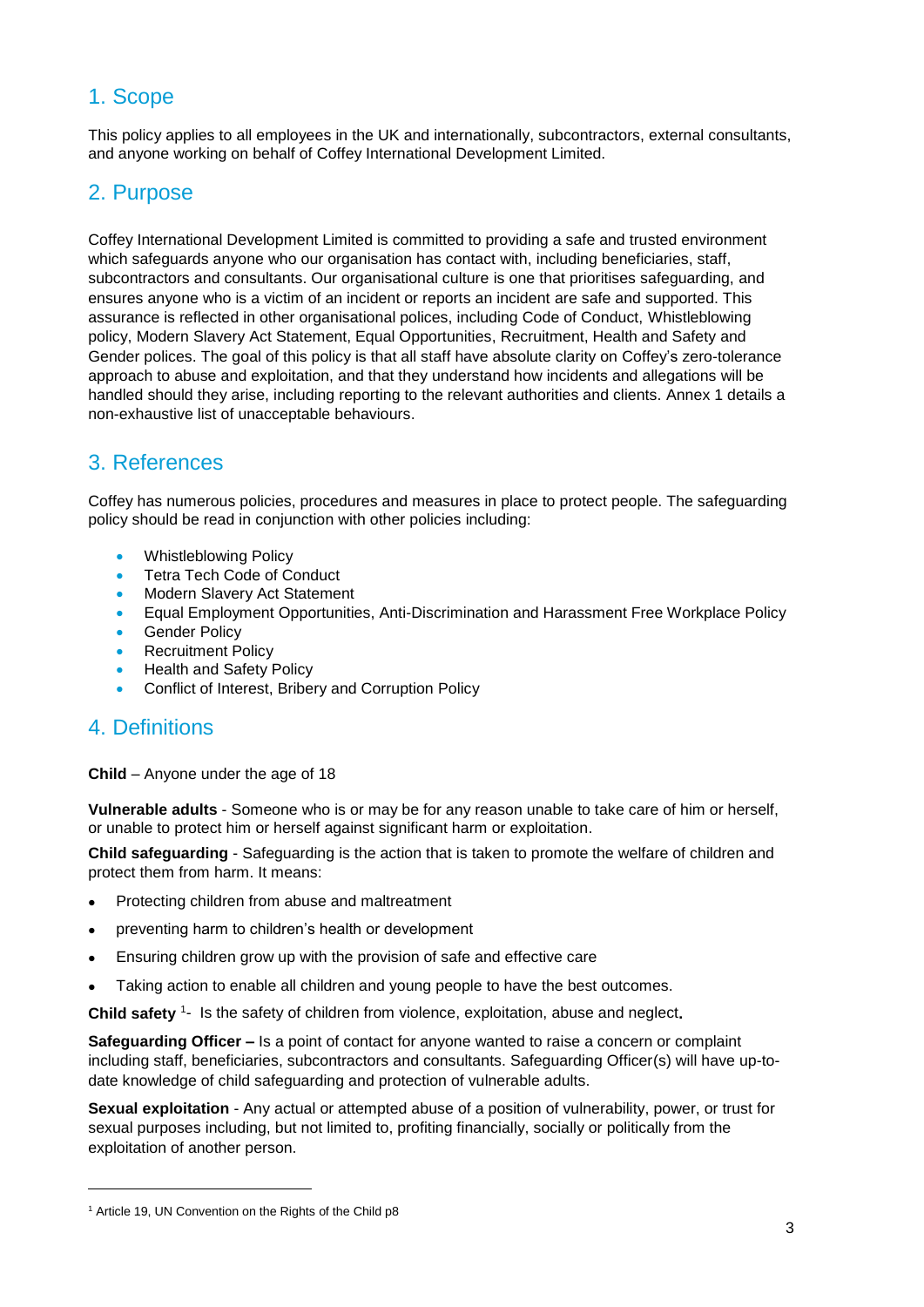**Sexual Exploitation of a child** – The sexual exploitation of a child who is under the age of consent, is child sexual abuse and a criminal offence. An underage child cannot legally give informed consent to sexual activity. Coffey considers that:

- a. Sexual activity with a child without their consent is child abuse and a crime eg. Rape, indecent assault;
- b. Any sexual activity with a child who is under the legal age of consent of the country in which they live or in which the offence occurs regardless of whether they consent is child abuse and a crime.
- c. Consensual sexual activity with a child over the legal age of consent of the country in which they live and /or in which the offence occurs, but below 18 years (although not a crime) will be dealt with as a breach of this safeguarding policy and the Code of Conduct.

**Sexual Misconduct -** Sexual misconduct is a broad term encompassing any unwelcome behaviour of a sexual nature that is committed without consent or by force, intimidation, coercion, manipulation, or abuse of power.

**Abuse of child or vulnerable adults** - Abuse consists of anything which individuals, institutions or processes do or fail to do which directly or indirectly harms vulnerable adults or children or damages their prospect of safe and healthy development. The main categories of abuse are defined by WHO as Physical Abuse, Emotional Abuse, Neglect and Negligent Treatment, Sexual Abuse, and Exploitation, Physical Abuse involves the use of violent physical force so as to cause actual or likely physical injury or suffering, (e.g. hitting, shaking, burning, female genital mutilation, torture.)

# 5. We are committed to keeping vulnerable adults, children, project beneficiaries and communities we work with safe

## **Staff training and awareness**

- All employees in the UK and internationally, subcontractors and external consultants and anyone working on behalf of Coffey International Development Limited are obliged to abide by the Safeguarding policy.
- All employees in the UK and internationally, subcontractors and external consultants will be inducted on the Safeguarding Policy and accompanying procedures when they join the company. Staff responsibilities and programme-specific risks and mitigations will be further reinforced in the project kick-off.
- Information about the Safeguarding Policy and relevant referral and reporting mechanisms will be displayed in Coffey corporate and programme offices.
- All safeguarding officers will receive relevant child safeguarding and protection of vulnerable adults training.

## **Tailored risk management**

- We will include 'Safeguarding' as a risk in all project risk assessments to make sure that all projects identify relevant risks and mitigation plan
- All Project Managers will be accountable for ensuring that appropriate safeguarding procedures have been put in place. Project Managers may choose to delegate this responsibility to someone in the project delivery team, provided this person has received safeguarding training.

## **Rigorous staff checks**

- We will conduct in-depth reference checks for all staff and subcontractors.
- We will conduct in-depth international criminal records checks for all staff who will be working with children or vulnerable people.
- We will include a specific question on safeguarding in staff interviews to demonstrate to candidates that Coffey has a zero-tolerance approach to abuse and exploitation.
- When requesting references, we will specifically ask the referees to raise any concerns regarding the individuals' conduct and ability to uphold safeguarding principles.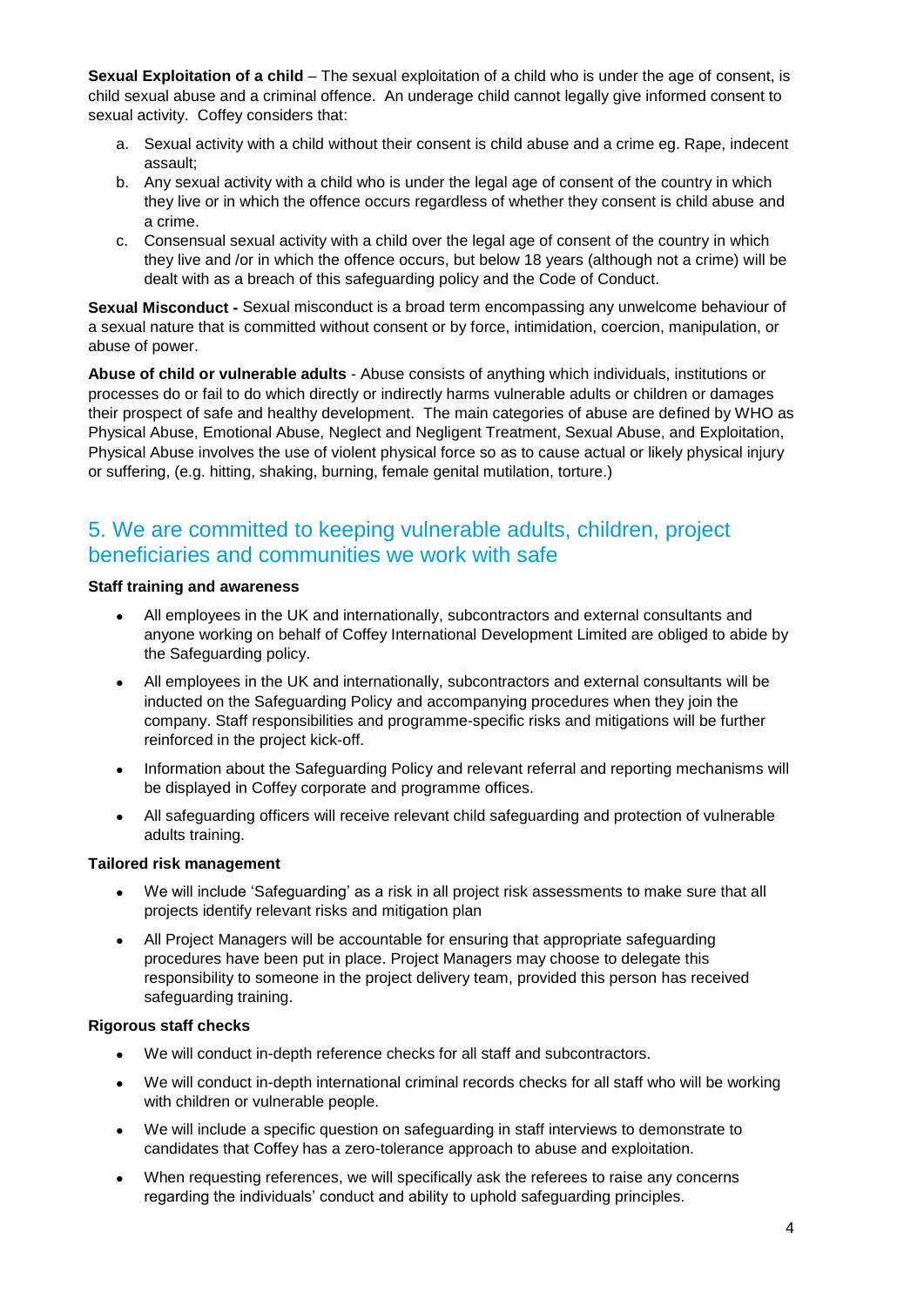## **Safeguarding protocols when conducting research**

When conducting research, Coffey follows best practice ethical standards to protect the rights and ensure the safety of all respondents, particularly vulnerable groups. Ethical processes and procedures are reviewed and tailored to the needs of the specific context, research area, and type of respondents.

These protocols are designed to preserve the dignity and ensure the protection of the study's participants. While guidance can never provide a complete checklist of what is, or is not, appropriate behaviour for staff. It does highlight behaviour that is inappropriate or inadvisable. In recognition of the considerable variation in local practice regarding the role and status of girls and circumstances surrounding their normal relationships with adults and avenues for viable professional support, it is understood that local survey organisations may necessarily adapt standards and criteria to fit local need. While providing a comprehensive framework, the intention is that those with responsibility should adapt the ethical guidance to their own context and circumstances with the agreement of Coffey. However, the principles that underpin Coffey's ethical protocols should be readily endorsed by all wherever they work. Above all we encourage partners to undertake both effective training and proper advance consideration of responsible actions to minimise the possibility of harm through omission or commission.

• All employees in the UK and internationally, subcontractors and external consultants and anyone working on behalf of Coffey International Development Limited will obtain informed consent from the child and parent or guardian of the child before photographing or filming a child. An explanation of how the photograph or film will be used must be provided to those providing consent. It is staff's responsibility to ensure photographs, films, videos, DVDs or any other images present children in a dignified and respectful manner and not in a vulnerable or submissive manner. They also need to ensure file labels, meta data or text descriptions do not reveal identifying information about a child when sending images electronically or publishing images in any form.

# 6. Reporting and Handling incidents and allegations

Coffey has clear process in terms of handling incidents and allegations should they arise, including reporting to the relevant authorities, and to funding partners. All allegations of abuse or exploitation will be taken seriously and handled with sensitivity and care. Please find a summary of the how incidents and allegations are handled in Coffey below. This process is also captured in a flow chart in Annex 2.

## **Keeping children and vulnerable adults safe at all times**

- **1. Initial Reporting:** All allegations or concerns of abuse or breach of our Safeguarding Policy should be reported to a Safeguarding Officer (in-country or the UK). The first priority of the Safeguarding Officer is to ensure that the child or vulnerable adult concerned is at no risk of further harm.
- **2. Reporting to UK HR and Senior Management:** The Safeguarding Officer will report to the Coffey UK HR Manager (or HR representative in-country who will inform the UK HR Manager). Senior Management in the UK will also be informed of the allegations.

An assessment will be made of whether a breach of national or international legislation has taken place. Where there is a suspected breach of law, Coffey will report the case to the relevant authorities and collaborate with their investigation.

- **3. Child and Vulnerable Adult (CVA) Safeguarding Committee to convene:** The UK HR Manager will arrange for the Child and Vulnerable Adult (CVA) Safeguarding Committee to meet (consisting of the Head of Risk and Compliance, HR Manager, Practice Lead, COO). This committee will meet for all safeguarding allegations made and assign a lead investigator and other personnel to assist with the investigation (depending on the complexity of the case).
- **4. Investigating the allegations:** The assigned investigator will review the available evidence and conduct interviews with: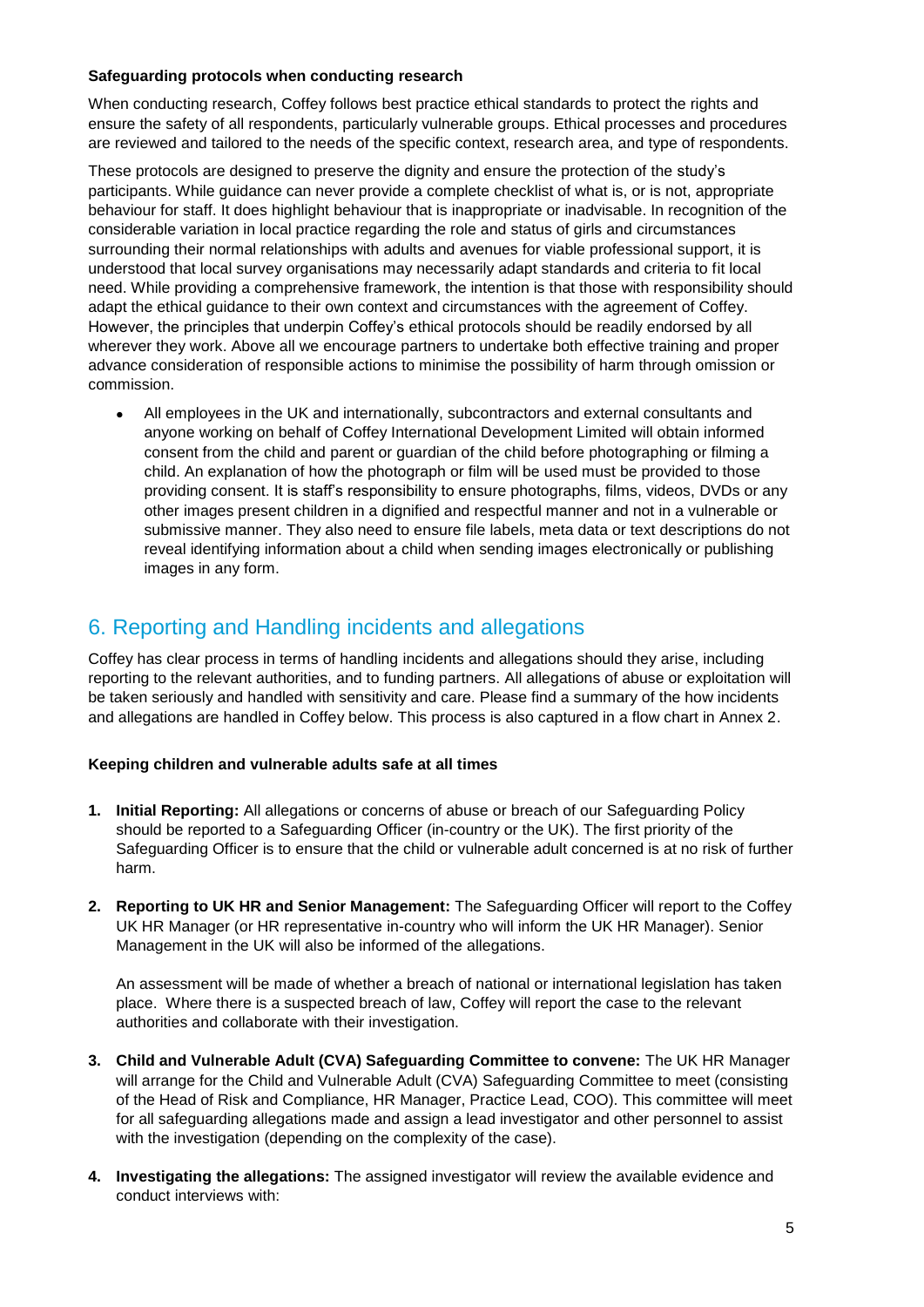- a. Individual(s) making the allegations,
- b. Individual(s) deemed relevant to the investigation, and
- c. Individual(s) alleged to have committed the abuse or breaching the safeguarding policy.

The timeline of the investigation will vary depending on the complexity of the case. However, the investigation will commence no later than one week after the allegation has been received. Based on the evidence collected the investigation team will determine whether to uphold (or partially uphold) the allegations or not.

The alleged individual(s) are likely to be suspended or put on alternative duties during the investigation.

**5. Disciplinary Procedures:** In the event the allegations are upheld the case will be referred to Coffey UK HR who will follow HR procedures pertaining to misconduct.

All documentation relating to the case will be stored securely. All disciplinary proceedings will be recorded on the employee's record and stored securely. All documentation relating to the investigation will be filed and stored securely.

In the event that the allegations are NOT upheld, the case will be closed and documentation stored secured. Nothing will be recorded on an employment record and the alleged individual(s) will have the right to raise a grievance with Coffey HR.

**6. Right to Appeal:** The alleged individual(s) has the right to appeal the outcome of the investigation and any disciplinary procedures proposed. The appeal will be requested in writing. The appeal will be reviewed by a someone independent of the investigation (for example, a senior manager in another part of the Tetra Tech company).

## **Additional information**

**a.** In the event that our Safeguarding Officer is made aware of allegations of abuse that do not concern our staff, consultants, volunteers or sub-contractors, they have a duty to report it to relevant agencies or authorities. All staff members have a duty to report safeguarding concerns to the Safeguarding Officer.

**b.** In the event that a staff member is concerned that the allegation is not being dealt with appropriately, or if there is a suspicion of a Conflict of Interest, the staff member should use the Whistleblowing Policy to escalate their concerns.

# **Whistleblowing Policy and Hotline**

Coffey has a whistleblowing policy that encourages staff to speak out where they have a concern about an unethical, illegal or irresponsible activity. While staff are encouraged to speak to their line managers or HR, in the event they do not feel comfortable doing so or they wish to remain anonymous there is also an independent whistleblowing hotline (*0808 2439250)*. Staff are reminded of the company whistleblowing policy on a regular basis at meetings and via email. There are whistleblowing "Speak Up" posters in Coffey offices.

*"If you ever have a concern about an unethical, illegal or irresponsible activity don't keep it to yourself. Discuss it with your manager or supervisor. If you would prefer to remain anonymous please contact Navex Global. 0808 2439250 24 hours a day, 7 days a week"*

*"Navex Global is an independent reporting service. When you contact them you do not need to give your name. A professional interview specialist will document your concern and relay the information to the organisation for follow up".*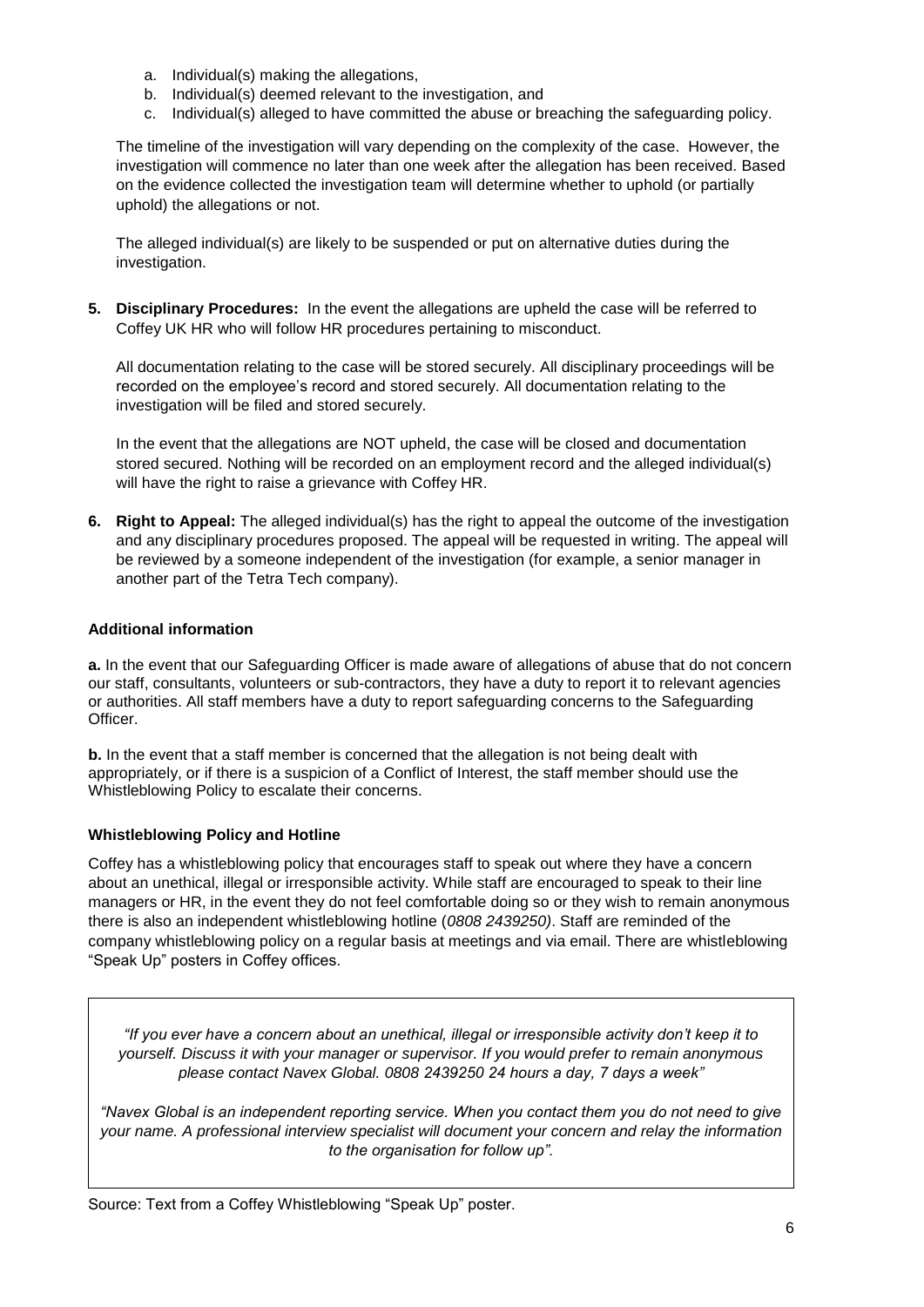All complaints and allegations that come through the whistleblowing hotline are relayed to the Tetra Tech President of International Development Services and the Coffey UK Managing Director. Any complaint or allegation is immediately referred to Coffey UK HR and a meeting of the Child and Vulnerable Adult (CVA) Safeguarding Committee will be convened.

### Whistleblowing Advice and Guidance Service

Where staff have doubts or concerns about making an allegation or complaint Coffey refers them to Public Concern at Work, the independent whistleblowing charity, who offer a confidential helpline offering advice and support. Their contact details are Helpline: +44 (0) 207 404 6609, E-mail: [whistle@pcaw.co.uk](mailto:whistle@pcaw.co.uk)

## **Safeguarding officers**

Coffey is in the process of putting in place a network of Safeguarding Officers particularly where we have a significant in-country presence. A Safeguarding Officer will be another point of contact for anyone wanting to raise a concern or a complaint including staff, beneficiaries, subcontractors and consultants. Safeguarding Officers will have up-to-date knowledge of child safeguarding and protection of vulnerable adults, giving them the tools they need to deal with any allegations of abuse, including but not limited to, sexual exploitation and sexual misconduct. As soon as an incident is reported, the Safeguarding Officer will refer the allegation to the in-country HR representative or Coffey UK HR who will convene a meeting of the Child and Vulnerable Adult (CVA) Safeguarding Committee immediately.

# 7. Disciplinary Procedure

In a case where it is proven that abuse or exploitation by an employee, subcontractor, external consultant or anyone working on behalf of Coffey International Development Limited has taken place, their employment or consultant agreement will be terminated with immediate effect.

## **Procedural rules**

The laws, regulations and best practice standards regarding the applicable disciplinary process differ from one country to the other. Therefore, any person dealing with a disciplinary matter must obtain advice from the local HR representative on the applicable procedural rules. The UK HR Manager must also be involved so that a joint plan is agreed. Where applicable, throughout a disciplinary process, the principle of procedural fairness must be followed. Procedural fairness generally requires, among other things, that:

- the person concerned be made aware of each allegation that is the subject of the investigation
- an investigation take place before any disciplinary action be taken against an employee, subcontractors, external consultants and anyone working on behalf of Coffey International Development Limited
- the relevant person is given an opportunity to put their case forward before a decision is made; and
- the employee be allowed to have a support person present at any interviews and/or hearings they attend. For a subcontractor, external consultant or anyone working on behalf of Coffey International Development Limited they will also have this option.

The laws and practices of each country shall prevail over these and/or any other guidelines set out in this policy.

## **Temporary suspension or transfer during investigation**

An employee may be transferred to alternative duties or suspended temporarily from duty, with or without pay, pending the outcome of an investigation or disciplinary proceedings. A decision to temporarily suspend or transfer an employee must be approved by the UK HR Manager. Subcontractors, external consultants or anyone working on behalf of Coffey International Development Limited may be temporarily removed from the project to which they have been assigned.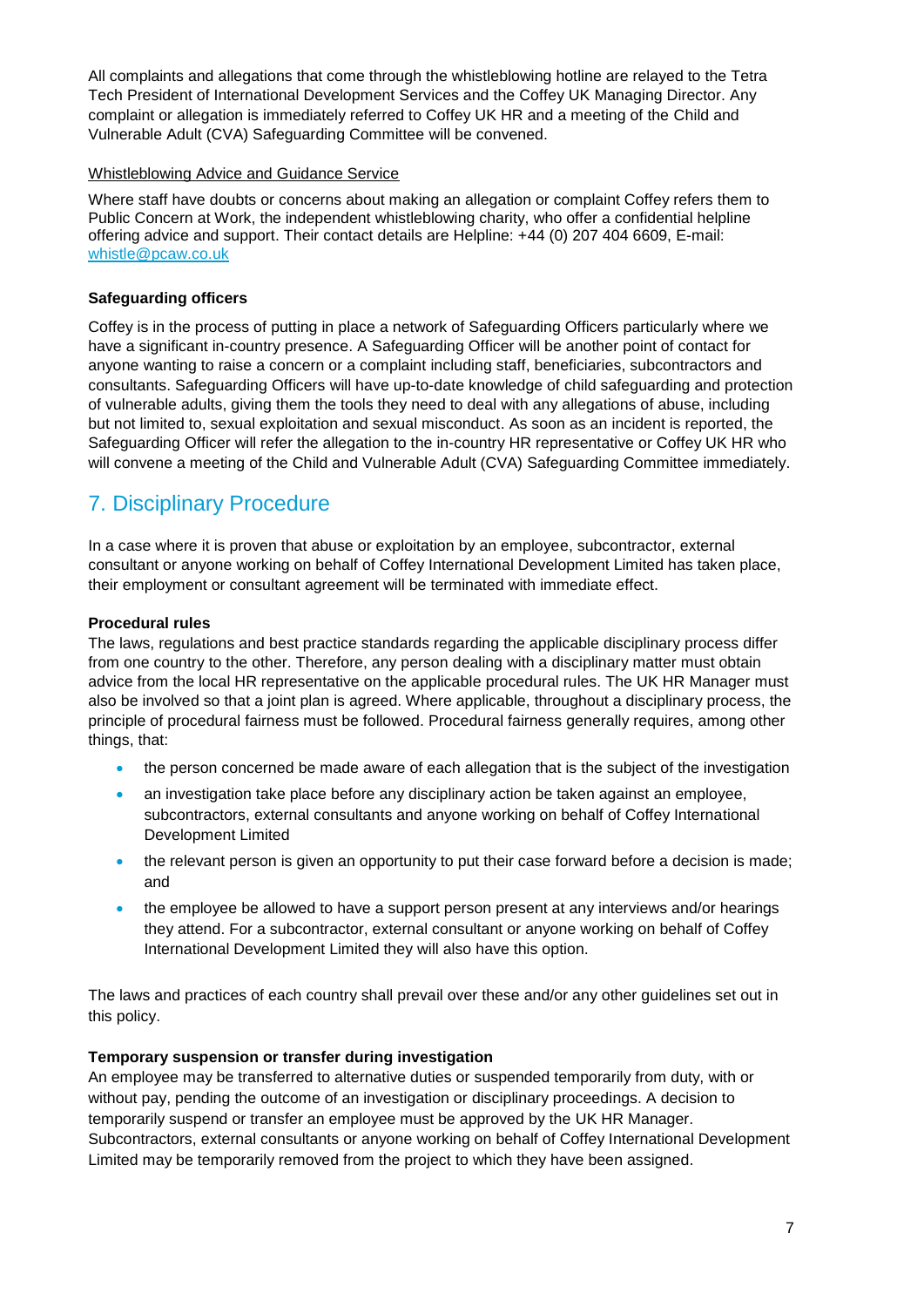# 8. Communication to Clients, Partners, Beneficiaries, host country governments and legal authorities

Depending on the exact nature of the allegation of abuse, exploitation or neglect and the extent to which it has the potential to affect other parties (for example, clients, partners, beneficiaries, host country governments), Coffey will ensure that it keeps those parties informed throughout the process. Where there is evidence to suggest illegal activity, Coffey will pass this evidence on to the relevant legal authorities including the police at the earliest possible opportunity.

**This policy will be reviewed at least once a year. For further information please contact the Coffey's UK HR Manager.**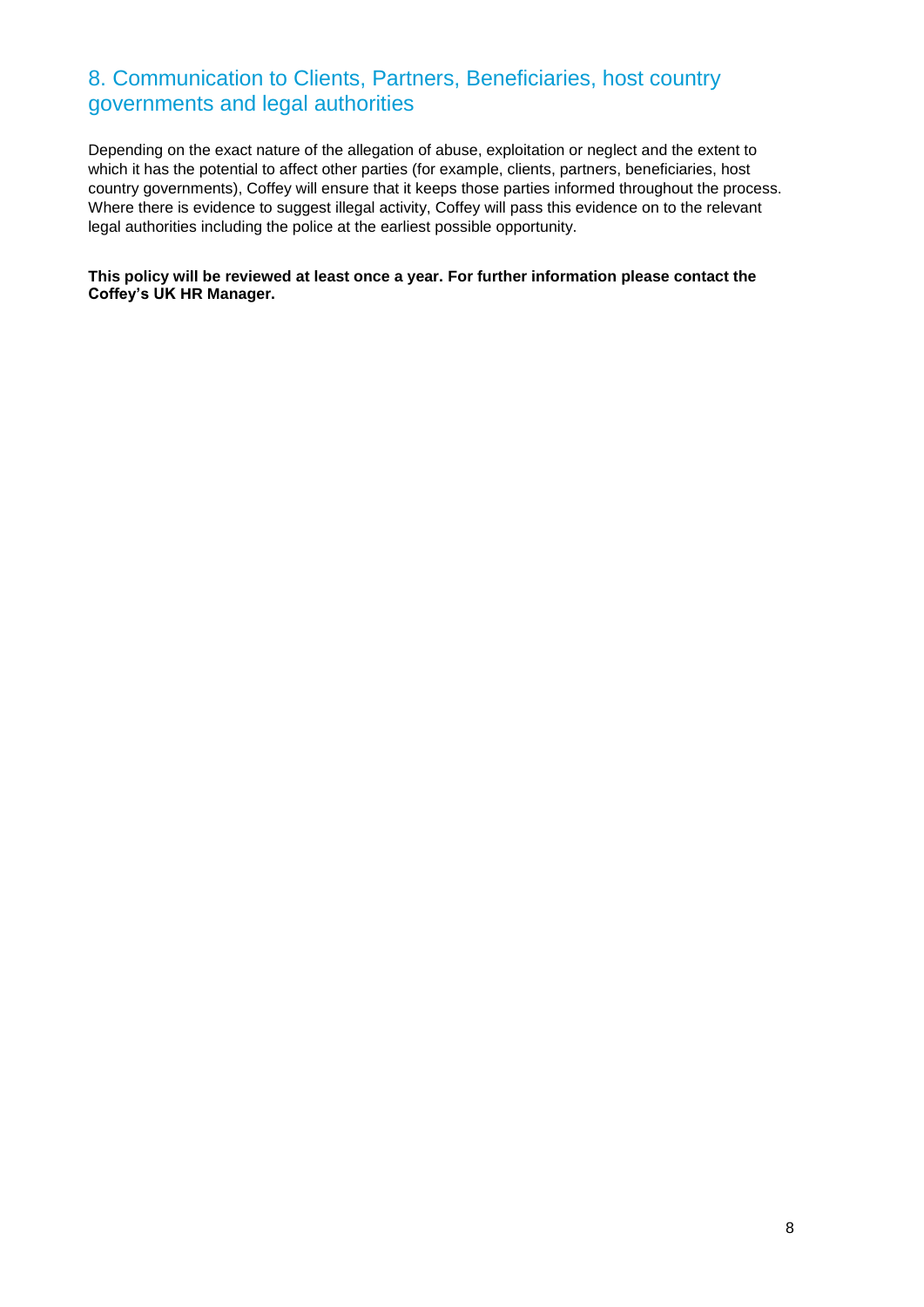#### **Annex 1**

# Examples of Unacceptable Behaviour

The list below provides examples of unacceptable behaviour that will not be tolerated by the Coffey, both inside and outside of the workplace.

#### **Coffey staff, consultants, partners and subcontractors may not:**

- Engage in any form of sexual exploitation.
- Engage in transactional sexual contact.
- Engage in sexual activity or have a sexual relationship with anyone under the age of 18 years regardless of the age of majority/consent or custom locally. Mistaken belief in the age of a child is not a defence.
- Hit or otherwise physically assault or physically abuse anyone.
- Develop relationships with children or vulnerable adults which could in any way be deemed exploitative or abusive.
- Act in ways that may be abusive in any way or may place a child or a vulnerable adult at risk of abuse.
- Use language, make suggestions or offer advice which is inappropriate, offensive or abusive
- Behave physically in a manner which is inappropriate or sexually provocative
- Have a child or a vulnerable adult with whom they are working to stay overnight at their home unsupervised unless exceptional circumstances apply and previous permission has been obtained from their line manager
- Sleep in the same room as a child or a vulnerable with whom they are working unless exceptional circumstances apply and previous permission has been obtained from their line manager
- Sleep in the same bed as a child or vulnerable adult with whom they are working
- Do things for children or vulnerable adult of a personal nature that they can do themselves
- Condone, or participate in, behaviour of children which is illegal, unsafe or abusive
- Act in ways intended to shame, humiliate, belittle or degrade children or vulnerable adults, or otherwise perpetrate any form of emotional abuse
- Discriminate against, show unfair differential treatment or favour to particular children or adults to the exclusion of others.
- Spend excessive time alone with children or away from others in a manner which could be interpreted as inappropriate
- Expose a child to inappropriate images, films and websites including pornography and extreme violence
- Place themselves in a position where they are made vulnerable to allegation of misconduct